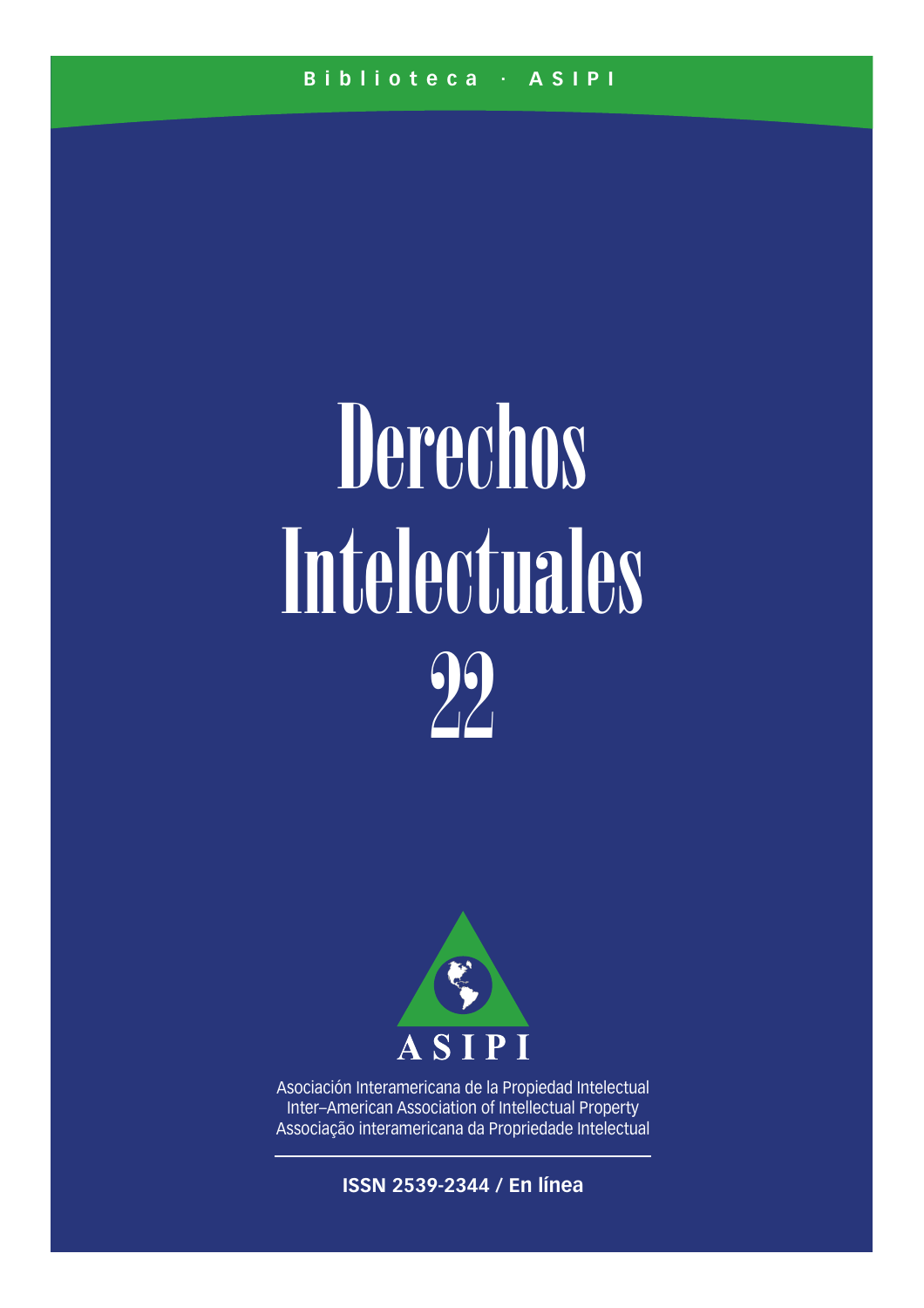# When art is usable or wearable: works of applied art in the light of the Brazilian framework

*Gabriel Leonardos\* Paulo Bianco\*\**

## **Abstract**

The paper discusses the protection of the so-called works of applied art (also known as utilitarian works of art) through copyrights, under the Brazilian legal framework. After an introduction of the controversies around this issue, the authors discuss the relevant provisions of the Berne Convention, the Brazilian Industrial Property Act (Law #9,279/1996) and the Copyrights Act (Law #9,610/1998). The authors also sum up some relevant decisions on the issue rendered by Brazilian Courts. Afterwards, they present their opinion on the controversy. **Keywords:** Works of applied art, utilitarian art, industrial design, copyrights.



### Resumo

*O presente artigo discute sobre a proteção de obras de arte aplicada (também conhecidas como obras utilitárias) através de direitos de autor, sob a perspectiva do direito brasileiro. Após uma introdução a respeito das controvérsias em torno da questão, os autores discutem as disposições relevante da Convenção de Berna, da Lei da Propriedade Industrial (Lei no 9.279/1996) e a Lei de Direitos Autorais (Lei no 9,610/1998). Os autores também apresentam algumas importantes decisões prolatadas pelos tribunais brasileiros. Ao final, eles apresentam sua opinião a respeito da controvérsia.*

- \* **Gabriel Leonardos.** Lawyer and Senior Partner at Kasznar Leonardos Attorneys (Rio de Janeiro, Brazil); Master of Laws (LLM) in Financial Law (University of São Paulo, 1996); Guest Research Fellow Max Planck Institute, Germany (1988-1989); Post Graduate Degree in Intellectual Property by the Ludwig-Maximilian University of Munich, Germany (1989).
- \*\* **Paulo Bianco.** Lawyer at Kasznar Leonardos Attorneys (Rio de Janeiro, Brazil); Post Graduate Degree in Intellectual Property Rights by the Pontifical Catholic University of Rio de Janeiro, Brazil (2013) and in Entertainment Law by Rio de Janeiro State University, Brazil (2011).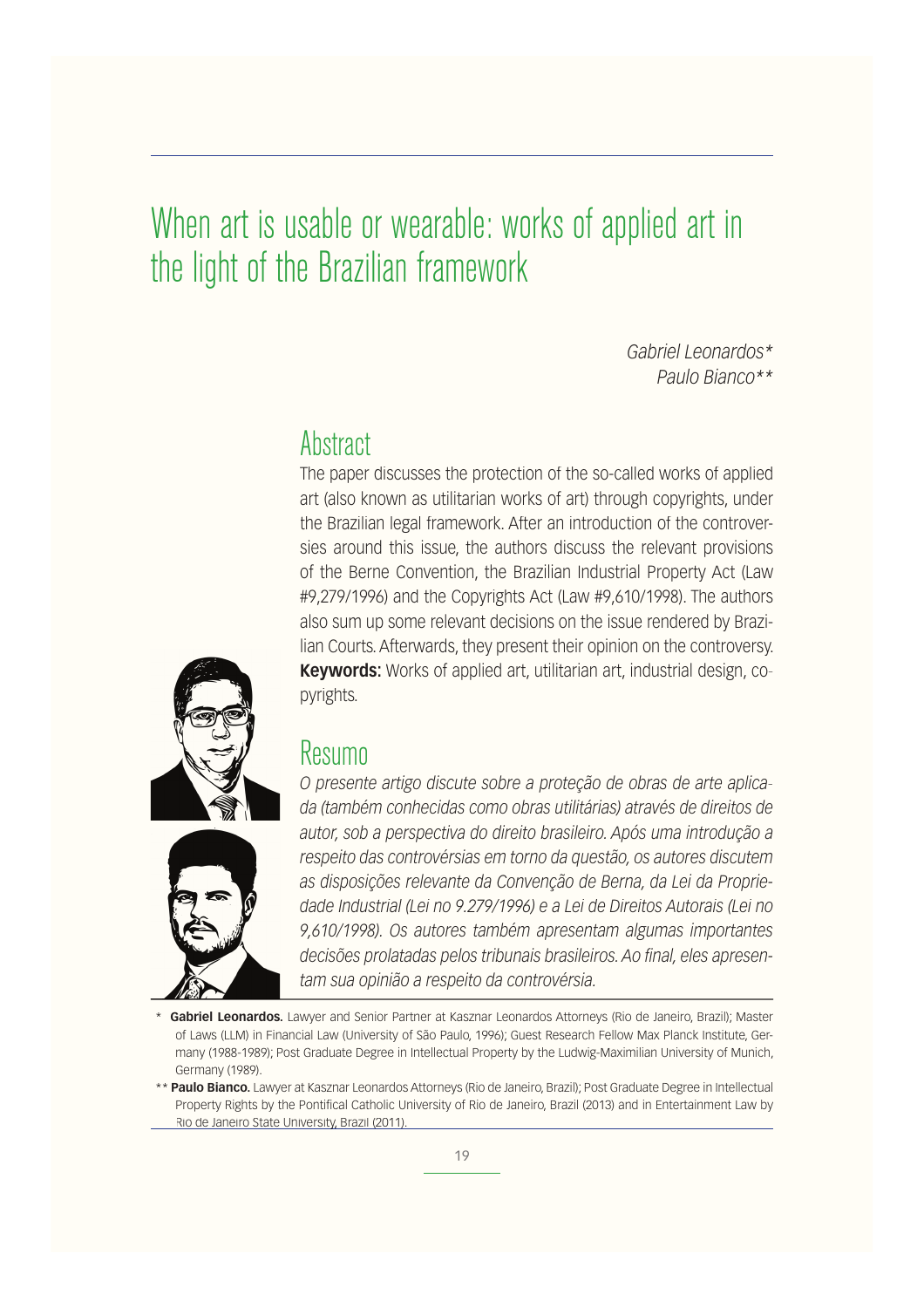**Palavras-chave:** *Obras de arte aplicada, obras utilitárias, desenho industrial, direitos autorais.*

#### **Introduction**

At the beginning of the 20th Century, a group of artists led by German architect Walter Gropius established a new school of art named Bauhaus then in the city of Weimar, Germany<sup>1</sup>. A central conception embraced by Bauhaus is summed up by the German word *Gesamtkunstwerk*, that is, a piece of work bringing together different types of art. In the context of Bauhaus, one of the ideas behind *Gesamtkunstwerk* was to bring art to the everyday life of people. Due to this principle, and loosely inspired by the guild system of the Middle Ages, students at Bauhaus were exposed to different media and types of art and crafts, such as carpentry, weaving, pottery, typography, architecture, interior design, and painting, to name just a few. Among its teachers, Bauhaus counted on great artists like Vasily Kandinsky, Paul Klee, Josef Albers and Miles van der Rohe, László Moholy-Nagy.

Bauhaus was not exactly an isolated movement. Similar ideas were exposed by other avant-garde 20th Century modern movements like De Stijl (also known as Neoplaticism), artists of which dream of changing society through their art. De Stijl was a movement as well as the name of a magazine designed for divulging the movement's ideas and principles. It was led by the Dutch painter and architect Theo van Doesburg, who aimed to create new art for a new time. The movement counted on painters, architects, sculptors, amongst others. One of the iconic pieces of work by the group is the *Red and Blue Chair,* which was designed in 1917 by Gerrit Rietveld. The structure of the chair is limited to the basic shapes and colors that the movement is known for: squares, triangles and lines as well as blue, red and yellow. More than simply a chair, it can be seen as a sculpture summing up the main principles of the Dutch group. It is worth mentioning that the French fashion designer Yves Saint Laurent paid homage to the oeuvre of Piet Mondrian, the painter who took part of De Stjil, by launching in 1965 a collection of iconic dresses inspired by the Dutch artist's canvas in 1965.

<sup>1.</sup> From 1919 to 1925, Bauhaus was located in Weimar, but then moved to Dessau, where it operated between 1925 and 1932. Its last German address was Berlin, but it remained open there for a relatively short period (1932-1933), since it was forced to shut-down due to pressure from the Nazi party. In 1937, one of its teachers, László Moholy-Nagy, tried to reopen the school in Chicago, USA. Unfortunately, however, his plans fell short.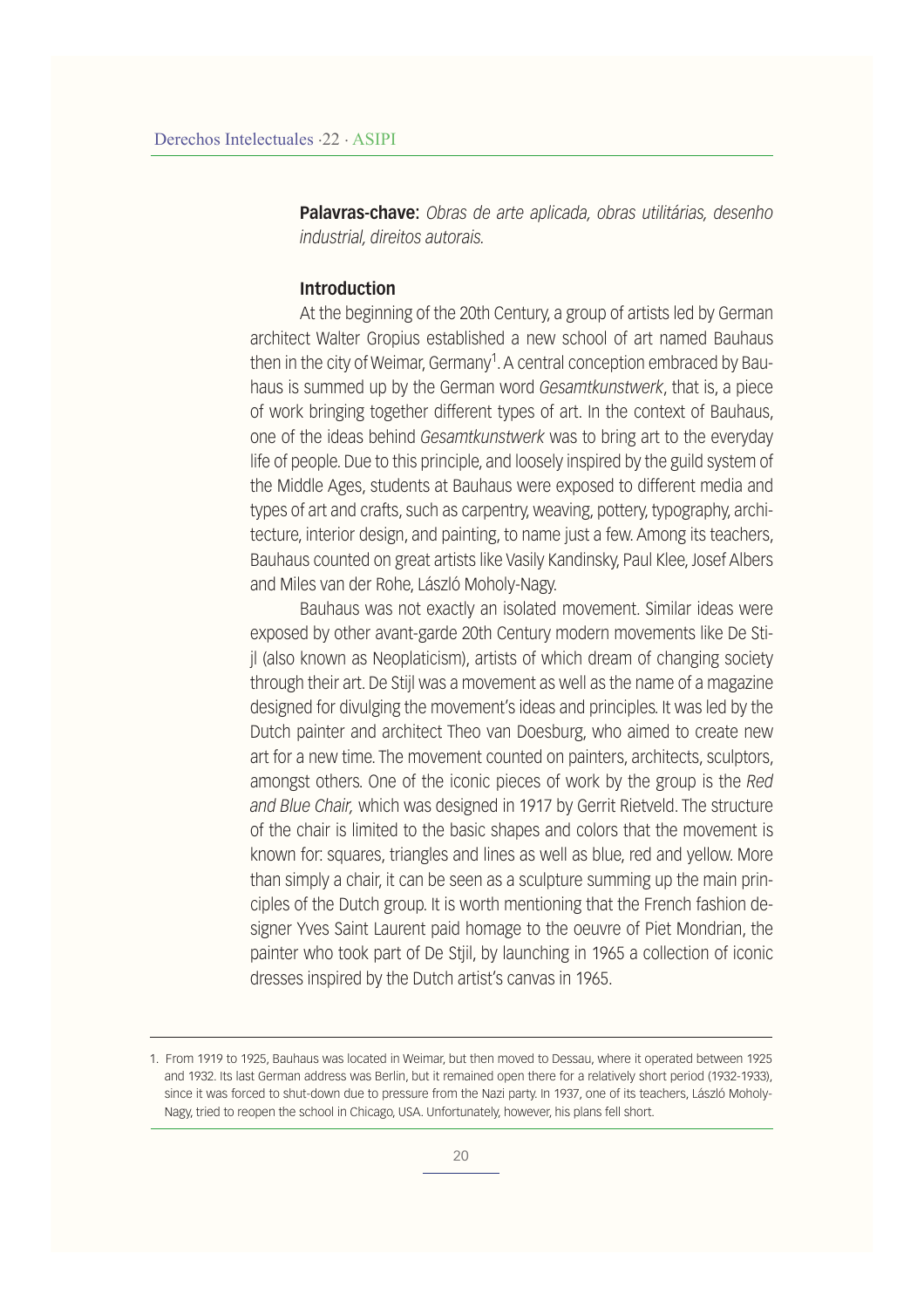While droit d'auteur and copyrights<sup>2</sup> protect the so-called literary and *artistic works* at the origin, there are cases where definitions of what is artistic or is industrial are blurred. The two examples above illustrate that sometimes art and function are amalgamated, raising doubts on the appropriate means for protection. In this paper, the writers discuss the issue of protecting utilitarian work through author's rights under the Brazilian legal framework.

#### **I. The issue of the applied work of art**

Usually art merely requires contemplative experience from the viewer, and even when it invites direct interaction, the main purpose is to lead to a reflection or to an aesthetically pleasing experience. In turn, a utilitarian object, such as a doorknob, is designed mainly to satisfy a need from everyday life.

On the other hand, when this utilitarian object is made not only to perform a given function but also aesthetically pleases its user, it is a work of applied art, also known as utilitarian art. In this field, there are numerous examples and possibilities ranging from doorknobs and taps to books. For instance, a simple doorknob does not require anything special to perform the function of opening doors. However, there is nothing preventing a highly creative artist from developing a doorknob encompassing a highly unique design. Utilitarian work goes beyond the pure functional field and deserves protection for its artistic features.

Literary and artistic works grant their creators more freedom to create, as there are no limitations related to functional features that need to be observed. This sort of work results from the conjugation of an idea plus the creative expression used by the author (idea-expression dichotomy). Applied works of art, by their term, are somewhat limited to the function they are intended to perform. Thus, they are defined by conjugation of the function that they perform plus the artistic expression used by the creator (functionexpression dichotomy).

These dichotomies sometimes give rise to discussions over what would be the more appropriate means of protecting the design of such objects, bearing in mind that in these cases the boundaries of categories like fine art and industrial object become blurred. From a traditional perspective, it is possible to say that copyrights and *droit d'auteur* were created to protect,

<sup>2.</sup> Author's rights and copyrights refer to two different systems: the latter follows the Anglo-Saxon tradition and the former is based upon the French tradition. Although each one has its own idiosyncrasies, they are sometimes used as synonyms for the purposes of this paper.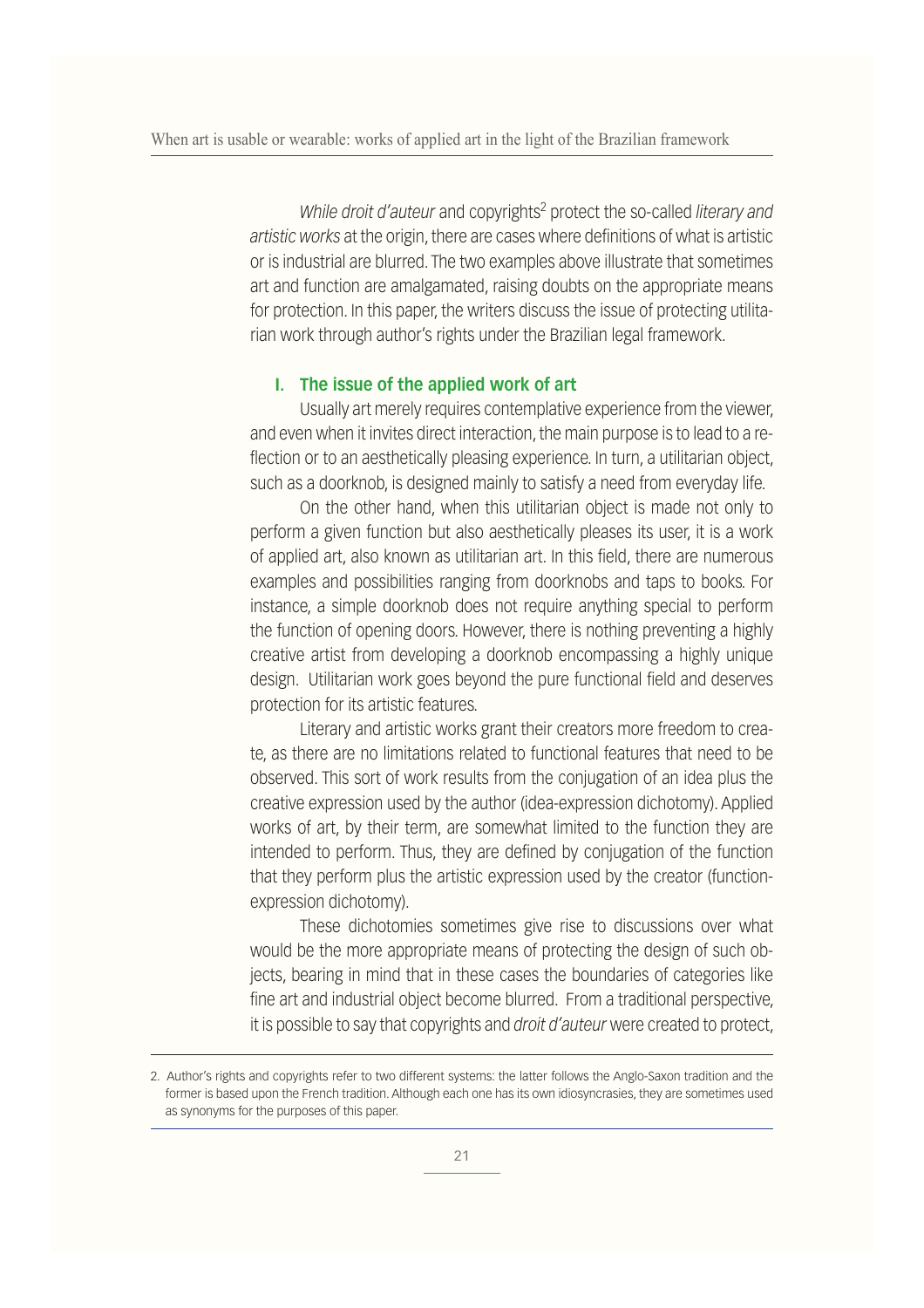in principle, artistic work. On the other hand, utilitarian objects encompassing industrial or technological features should be protected by industrial property rights, such as patents and industrial design registrations.

As the reasons for protection and the nature of the protected subject matter are different, each system has its own idiosyncrasies. As a general rule, Copyright Acts around the world do not require registration for the copyright to exist or indeed for the enforcement of the rights by the owner of the copyrightable work. As a matter of fact, the Berne Convention (which will be discussed in the next Chapter) establishes in Article 5 (2) *that the enjoyment and the exercise of these rights shall not be subject to any formality; such enjoyment and such exercise shall be independent of the existence of protection in the country of origin of the work.* Moreover, the author's rights usually last for a considerable amount of time. The Berne Convention establishes a general minimum term comprising the life of the author plus 50 years after his/her death<sup>3</sup>.

By contrast, industrial property law usually presents more formal requirements for granting legal protection and the terms afforded are much less generous than under Copyright Law. According to Brazilian Industrial Property Act (Law #9,279 of 14th May 1996) an industrial design is registrable if it is new, original and presents industrial application. Moreover, it must serve an aesthetic (and not technical) function<sup>4</sup>. In order to comply with the novelty requirement, the industrial design should not be anticipated by any document available in the state of the art, except where the disclosure happened within 180 days preceding the filing date or the date of the priority claim. This period is known as the grace period<sup>5</sup>. With regard to its term, an industrial design registration is in force for a 10-year period from the filing date, which is renewable for three successive 5-year periods (Section 108 of Law #9,279/96). This means that a registration will last for a maximum period of 25 years.

 Therefore, each system has its advantages and disadvantages. The main advantage of a patent is that it affords a broader protection than a co-

<sup>3.</sup> As per the Brazilian Author's Right Act, such term is 70 years from the first January 1° after the author's death.

<sup>4.</sup> According to Section 95 of Brazilian Industrial Property Act, *an industrial design is considered to be the ornamental plastic form of an object or the ornamental set of lines and cores that can be applied to a product, providing a new and original visual result in its external configuration and which can serve as an industrial manufacturing type.* 

<sup>5.</sup> The grace period exception is only applicable in cases where the party responsible for the disclosure is either the applicant him/herself, the Brazilian Patent and Trademark Office by a publication in the official gazette based on information provided by the application him/herself or someone who received information directly or indirectly from the inventor or due to his/her acts.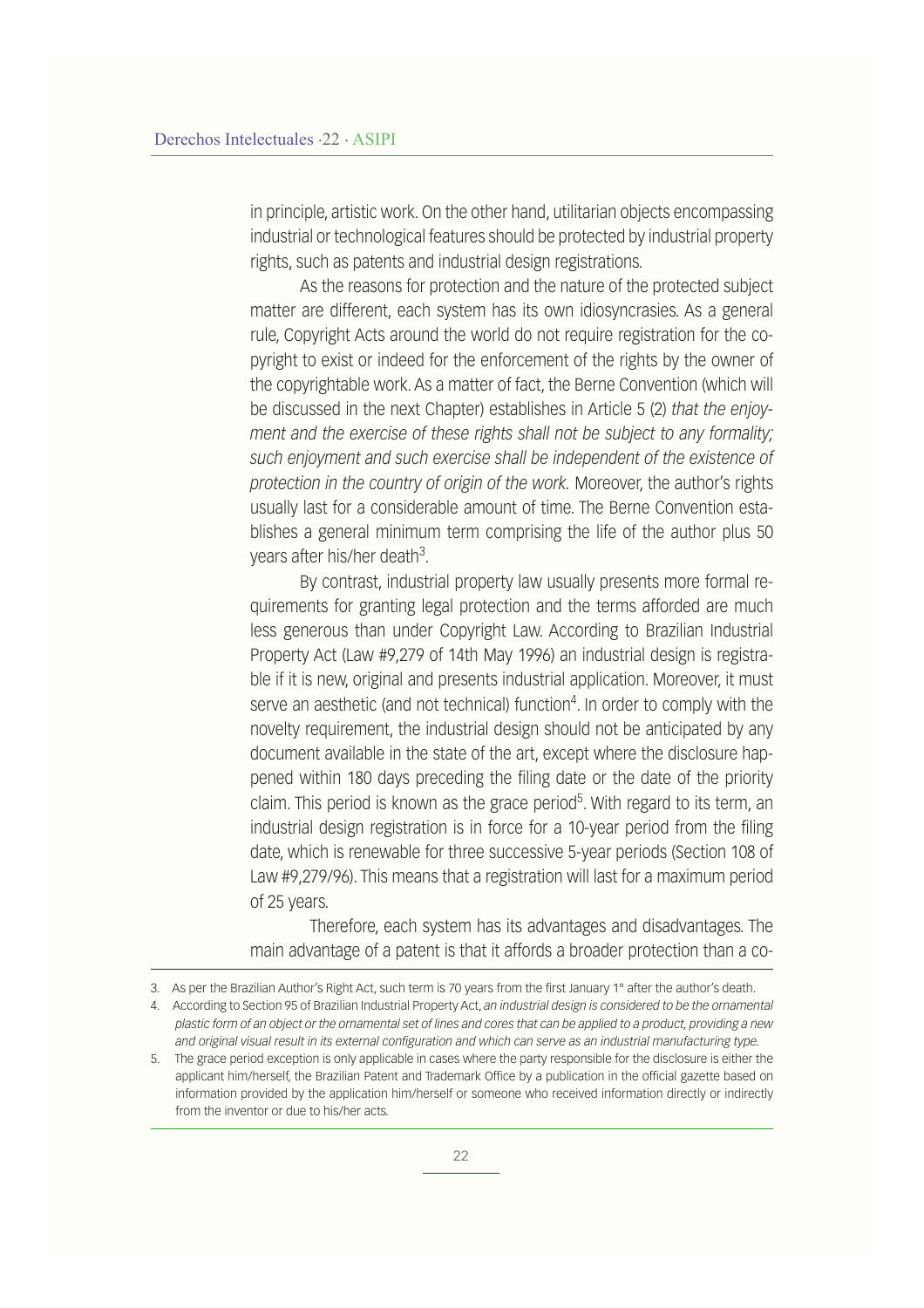pyright. This is because copyrights only protect the means of expression of the author, while patents assure the right-holder that the inventive conception will not be used by third parties, regardless of the means used by them to reach the same technical solution<sup>6</sup>.

On the other hand, copyright protection does not depend upon any formality and its terms are much longer than patent rights (as general rule, the whole life of the author plus, at least, 50 years). However, the protection under one or the other system should not depend upon its advantages or disadvantages, but should be based upon the fact that one system better satisfies the needs in a given case.

#### **II. The Berne Convention**

The Berne Convention for the Protection of Literary and Artistic Works is an international agreement, the original provisions of which resulted from a conference held in Rome in 1882. Its first version was signed in Berne on September  $9<sup>th</sup>$ , 1886, and it has undergone many amendments throughout the years (the last major amendment was signed on July  $24<sup>th</sup>$ , 1971 in Paris).

A movement demanding an international protection system for artistic works was led by the French writer Victor Hugo and the Association Littéraire et Artistique (the association was founded by him in 1878), resulting in the original text of the Berne Convention. At that moment, the main source of knowledge, entertainment and news was actually through written means. As a consequence, the main concern was the unauthorized copying of texts in other countries<sup>7</sup>.

Due to this background, the Berne Convention was, at its origins, focused on literary works, explaining the reason why this sort of work was expressly mentioned in the title of the Convention and repeated in article 2°, instead of using more generic terms. However, the wording of the provision

<sup>6.</sup> Except for the process patents, which protect the means to reach the same solution. According to Section 42, §2, of Law #9,279/96, *the process patent rights (…) shall be deemed to have been infringed if the holder or owner of a product fails to prove, by a specific judicial ruling, that his/her product was obtained by a manufacturing process different from the process protected by the patent.*

<sup>7.</sup> GINSBURG et. al. reports that in XIX Century the piracy of literary works was a major concern (GINSBURG J. C., RICKETSON S. (2005), International Copyright and Neighbouring Rights: *The Berne Convention and Beyond, 2006, v. 1, p 20): The history of international piracy of work goes back nearly as far as that of the system of privileges; and, at times, this activity even received official support and patronage. Countries with high level of literary and artistic output were clearly most at risk, particularly where the pirate printers and publishers were resident in a country which was geographically proximate or which shared a common tongue. Thus, English authors suffered from the activities of Irish pirates until the Act of Union with Ireland in 1800, and from those of United States' publishing houses throughout the nineteenth century.*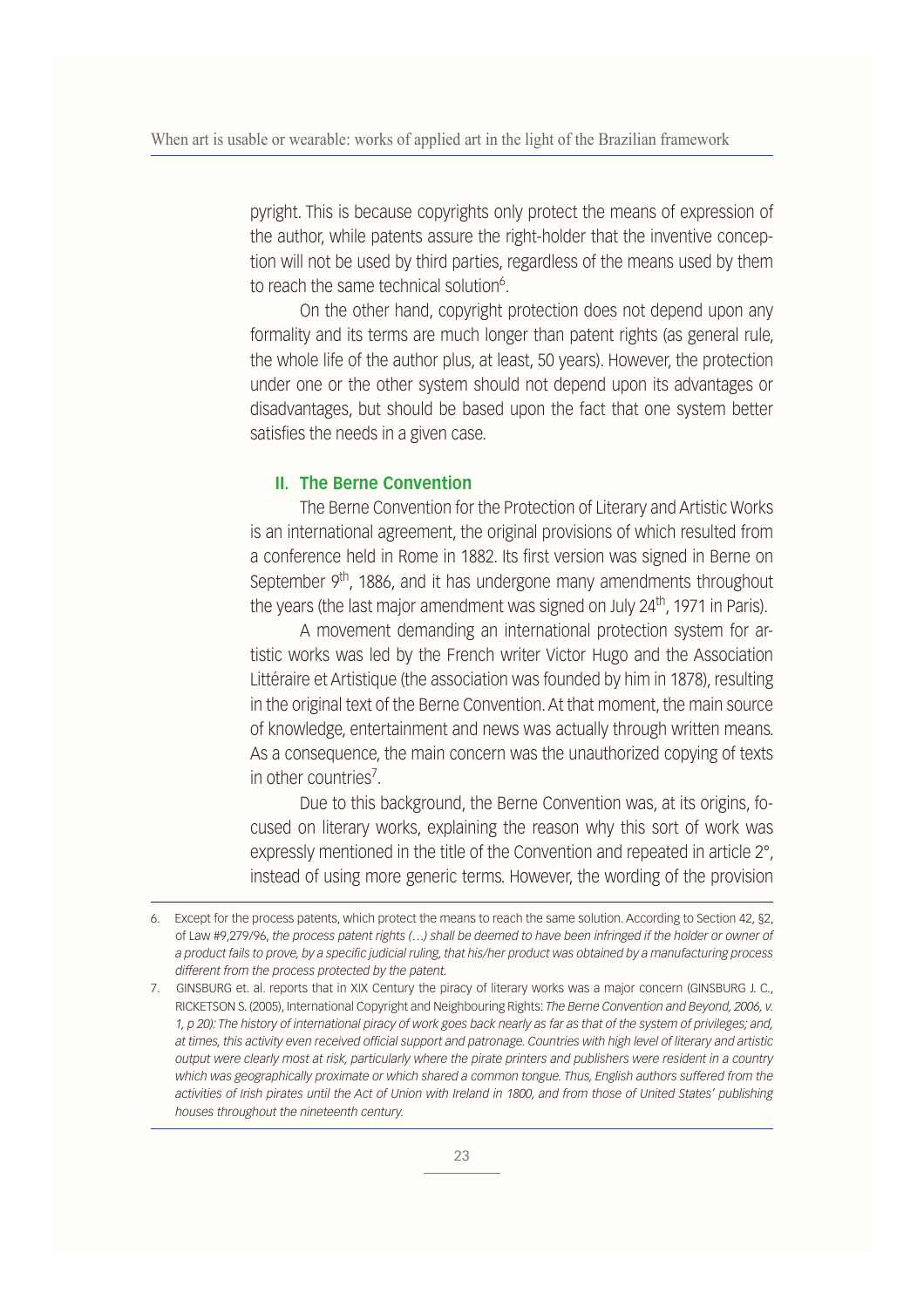has evolved since then, in order to establish that *the expression "literary and artistic works" shall include every production in the literary, scientific and artistic domain, whatever may be the mode or form of its expression.*

In fact, Masouyé<sup>8</sup> clarifies that the terms *literary* and *artistic* should not be understood as two different categories of work, though they have their particularities:

> 2.5. Although paragraph (1) of Article 2 refers to literary and artistic works, it must not be taken to intend a division into two mutually exclusive categories. True, the genesis of an artistic work (drawing, painting, sculpture, etc.) is rather different from that of the purely literary work. The latter is expressed by its words: the writer conceives the plan of his work and then makes it known; it is this expression which gives rise to copyright. With an artistic work, the plan (mock-up, sketch, etc.) is already, in itself, capable of protection, since from this moment, the idea finds concrete form in lines and colours, with a more personal and direct execution than in the case of writings: the painter makes his own brush marks and the sculptor his statue, whereas it is of no importance whether the novelist himself puts pen to paper or dictates his text to someone else. As to musical works, they are at once artistic, with the exception that the sounds replace the lines and colour, and literary, to the extent that words accompany the melodies.

It should be added that, while there are some literary works that can be classified as artistic, there are others that can be understood as literary but not artistic, such as scientific essays. So, although the adjectives artistic and literary belong to the same categories, they are not exactly – or, at least, not always – synonyms.

The issue of the applied art has been raised many times throughout the history of the Convention. In the beginning of the 20th Century, France took a radical approach on the subject by establishing the unity of art thesis, according to which no distinction should be made between the categories of "applied/industrial art" and "pure art". The doctrine avoids creating degrees of protection for "major art" and "minor art" based on an aesthetical assessment. A group of countries led by France tried to bring the unity of art thesis into the provisions of the Berne Convention, but most other countries were reluctant to accept such amendment. At that time, countries like

8. MASOUYÉ C. (1978), *Guide to the Berne Convention for the Protection of Literary and Artistic Works (Paris Act, 1971),*  p. 13. Available at www.wipo.int/edocs/pubdocs/en/copyright/615/wipo\_pub\_615.pdf, accessed: on 22.11.2016.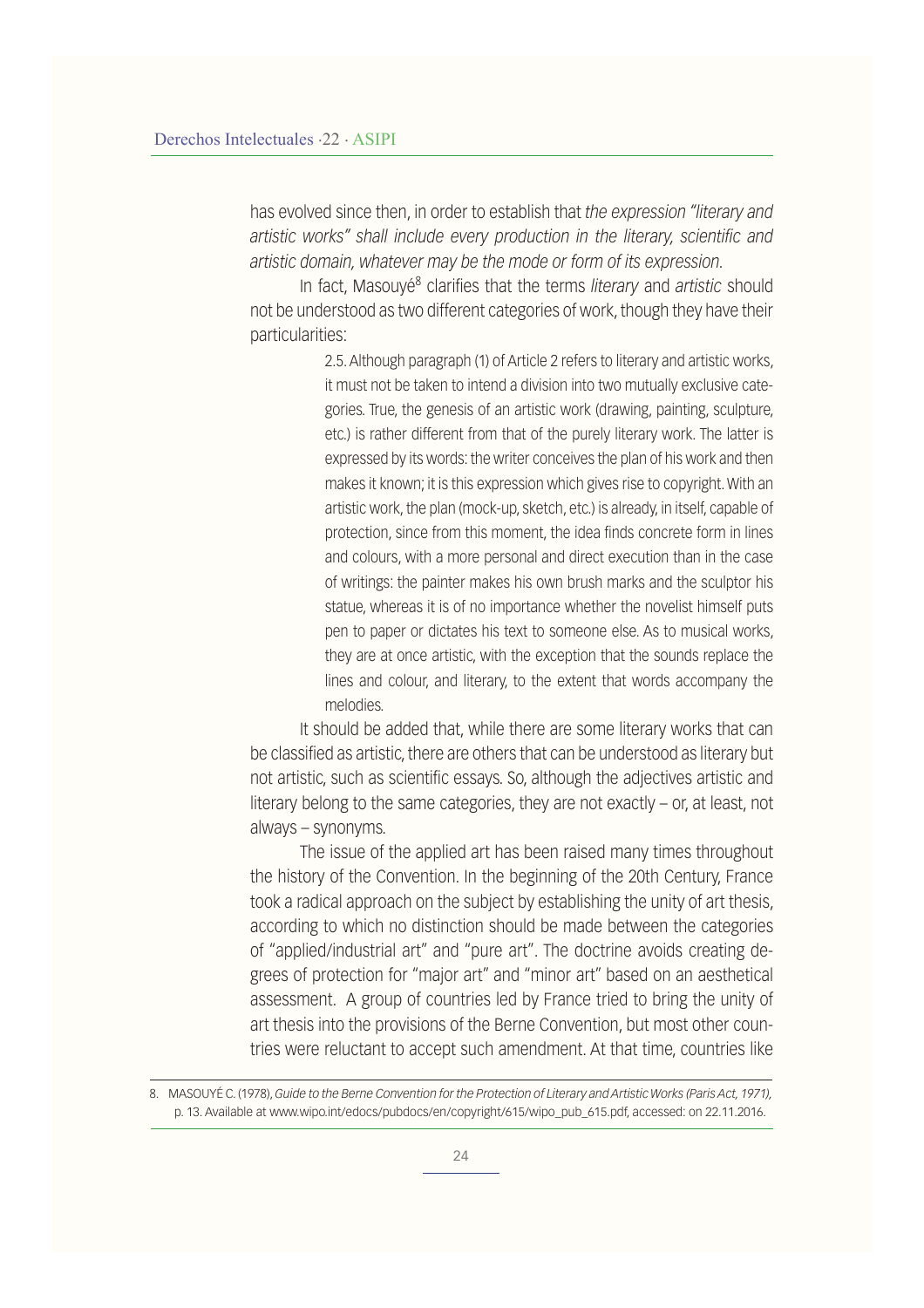United Kingdom only provided applied art with protection through industrial design.

In the Berlin Act (1908) and the Rome Act (1928), the issue was subtly dealt with in Article 2° (4) which states that: *Works of art applied to industrial purposes shall be protected so far as the domestic legislation of each country allows.* The effects of such provision were rather limited, since it simply let each Union country decide whether or not to grant author's rights over works of applied art. As the provision did not require reciprocity, Article 2° (4) could give rise to situations where the work of art was not protected in its country of origin but its author could claim his right in countries where the protection was granted. As a consequence, France and Tunisia – countries that had far wider protection for works of applied art based on the unity of art doctrine – ratified the Berlin Act with the reservation that the provisions for Article 2(4) would only apply to foreigners on a reciprocity basis, that is, the foreign country should also grant copyright protection for French works of art.

From the Brussels Act (1948) onwards, a more substantial provision for the protection of industrial applied art was finally included in the Convention. The current provision is set forth in its Article 2  $(7)^9$ . However, the solution found by the Union countries has its flaws since it does not establish a standard protection for works of applied art within the Berne system. Indeed, each country is entitled to decide the more appropriate way of protecting these sort of works. In order to satisfy demands from countries like France, the protection of foreign works of applied art in another Union Country is granted on a reciprocity basis. In other words, the protection of a work of applied art from one Union country in another will depend upon the protection that the country of origin affords similar work. For instance, France, which adopts the unity of art doctrine, will only grant copyright protection for works of applied art from a different union country if the latter also grants similar protection for French works. It is worth mentioning that Article 2° (7) does not refer to work of *industrial* applied art, since, according to the United Kingdom, the word *industrial* would restrict the scope of this provision too much.

<sup>9.</sup> Article 2° (7): Subject to the provisions of Article 7(4) of this Convention, it shall be a matter for legislation in the countries of the Union to determine the extent of the application of their laws to works of applied art and industrial designs and models, as well as the conditions under which such works, designs and models shall be protected. Works protected in the country of origin solely as designs and models shall be entitled in another country of the Union only to such special protection as is granted in that country to designs and models; however, if no such special protection is granted in that country, such works shall be protected as artistic works.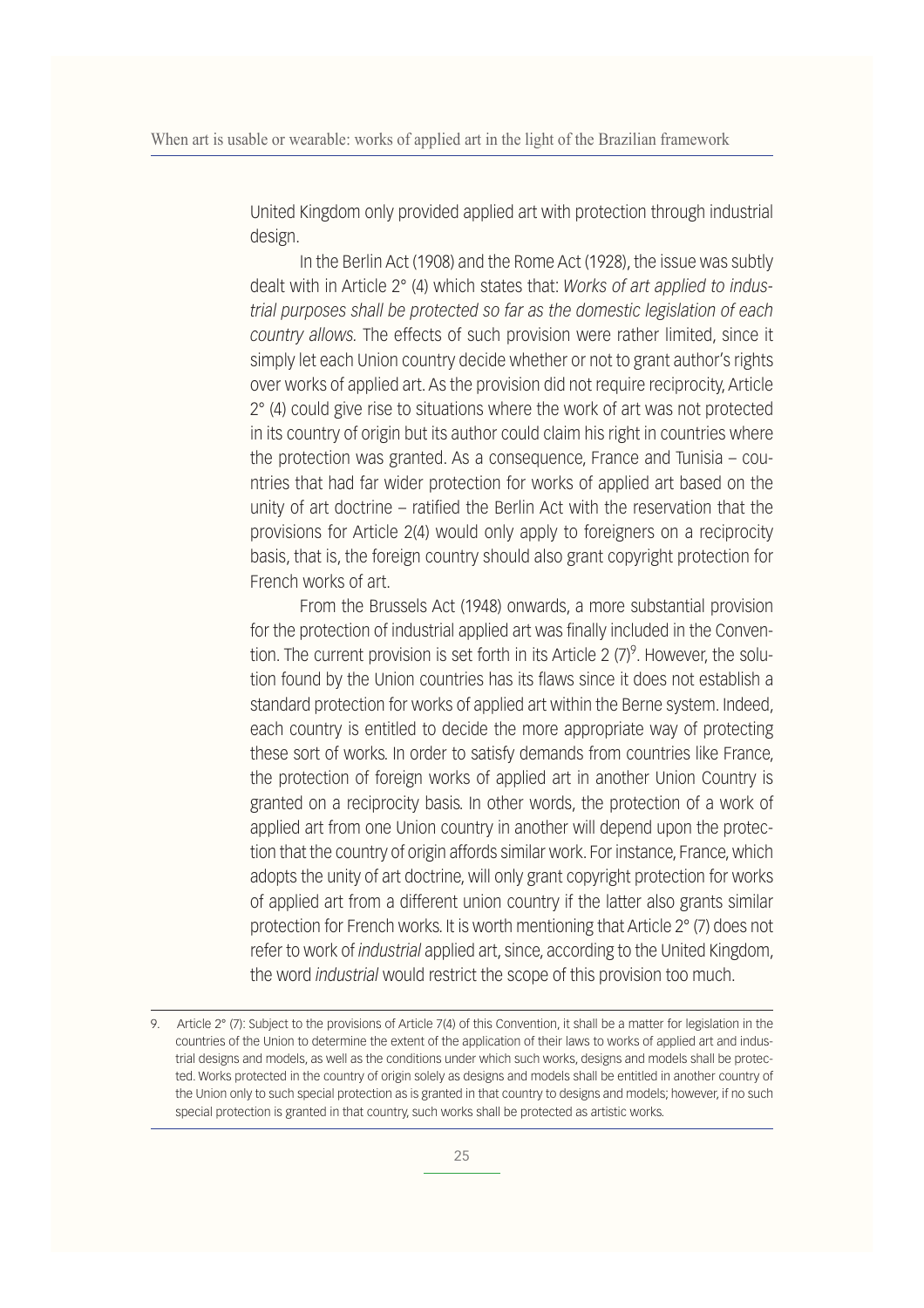Moreover, Ginsburg et. al.<sup>10</sup> clarify that where the jurisprudence of the country of origin of the work applies a more restrictive approach towards such work (on a case-by-case basis), the courts of the foreign Union country where the rights are being claimed is not entitled to limit the protection of such work based on the case law of the former country. This is because reciprocity operates on a legislative level. In cases where the differences in protection are due to case law, reciprocity should not be claimed. Indeed, Article 2° (7) starts by noting that *it shall be a matter for legislation…*

In any event, a form of protection must be granted for works of applied art under Article 25 of the TRIPs Agreement, which was also signed and ratified by Brazil. This specific provision of the TRIPs Agreement establishes that every country member must grant protection for industrial designs<sup>11</sup>. In this sense, it is important to stress that the TRIPs Agreements, in general, establish a minimum standard of protection that country members must follow. Included through the Paris Act, Article 7(4) introduced a specific provision for the protection term of the works of applied art. Under the provision, each Union country will be allowed to establish the duration of protection for photos and works of applied art, provided that such protection lasts for, at least, 25 years.

 Brazil signed and ratified the Paris Act of the Berne Convention, which entered into force in the country on April 20, 1975. The Treaty, however, does not bring a definitive solution for the controversy, since it only obliges the Union countries to offer the same protection – whether through copyright or through industrial and model design – for foreign works of applied art that is afforded to their own nationals under similar conditions. The relevant provisions of the Brazilian Author's Rights Act will be discussed in the following chapter.

#### **III. The Brazilian Author`s Rights Act**

The former Brazilian Author's Rights Act (Law #5,988/1973) established in its Section 6, item XI, *that intellectual works are the creations of the spirit, however externalized, such as (…) works of applied art, provided that their artistic value may be dissociated from the industrial character of the* 

<sup>10.</sup> GINSBURG J. C., RICKETSON S. (2005), op. cit., v. 1, p. 465.

<sup>11.</sup> The Paris Convention for the Protection of Industrial Property, which was signed by Brazil since the beginning of the Treaty (i.e. March 20th, 1883), in its Article *5quinquies* obliges Union countries to afford protection for industrial design.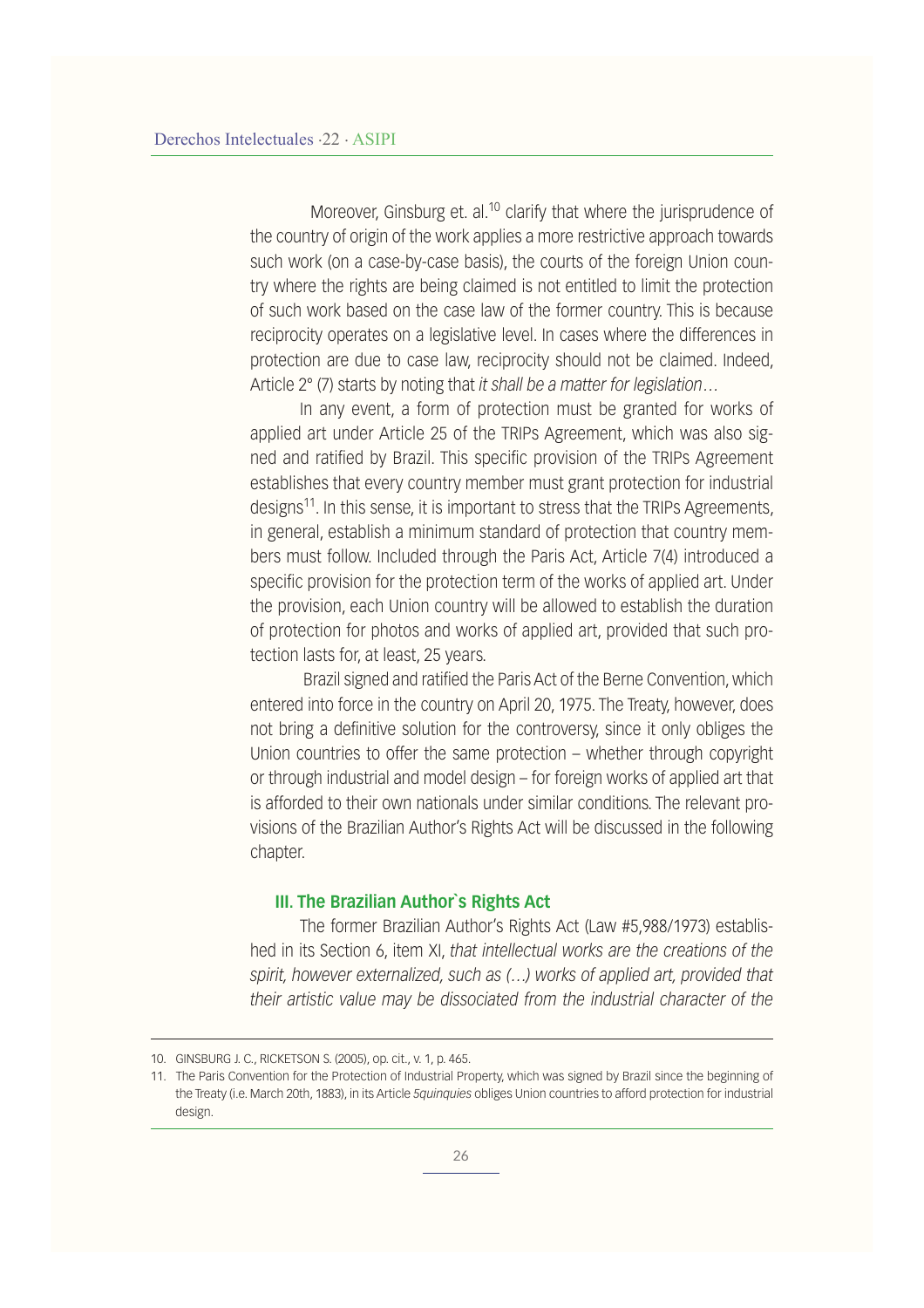*object to which they are superimposed.* In other words, the former Copyright Act afforded protection for works of applied art as long as the artistic aspect of the work could be separated from the industrial one.

Such provisions from Law #5,988/1973 were somewhat compatible with the understanding of a group of Brazilian scholars from that time. For instance, Cerqueira<sup>12</sup>, one of the most traditional Brazilian jurists in the field of industrial property law, asserted (before the enactment of that statute) that in some exceptional cases the works of art should be either protected as copyright or as industrial design or model:

> In the point of view of the protection of copyrights, the distinction between works of arts and designs and models does not cause any harm, with aim to submit them into different systems. In exceptional cases that we referred to, the author will always have either the legal protection over the artistic property [i.e. copyrights] or by the law for industrial designs and models. In accordance to the interests that are intended to safeguard and protect. Moreover, in certain cases, a double legal protection should be applied.

> The most important point is that the artist, as well as the industrialist, know that they can count on the defense of their rights.

> The reproduction of a work of art by industrial processes or its industrial application does neither change its nature nor its artistic feature.

Although Cerqueira understood that there was no harm to protect some works of applied art as industrial designs or models, as stressed in the quote above, he was not totally against the idea of double protection legal system in some special cases.

The current Author's Rights Act, Law #9,610/98, does not expressly mention works of applied art. Section 7 states that *protected intellectual works are the creations of the spirit, expressed by any means or fixed in any medium, tangible or intangible, known or to be invented in the future, such as…* The definition provided by Law #9,610/98 is broad enough to cover a wide variety of works of art. Moreover, the words such as reinforce the idea that the long list which follows this definition only exemplifies the types of intellectual works that are protected by the Act. The intellectual creations mentioned in Section 7 include literary works; dramatic works (such as plays); choreographies and pantomimes; musical compositions; audiovisual works;

12. CERQUEIRA, J. G. (1946), Tratado da Propriedade Industrial, vol I, p. 292 apud Chaves, A. (1984), *As Obras de Arte Aplicada no Direito Brasileiro, p. 4.*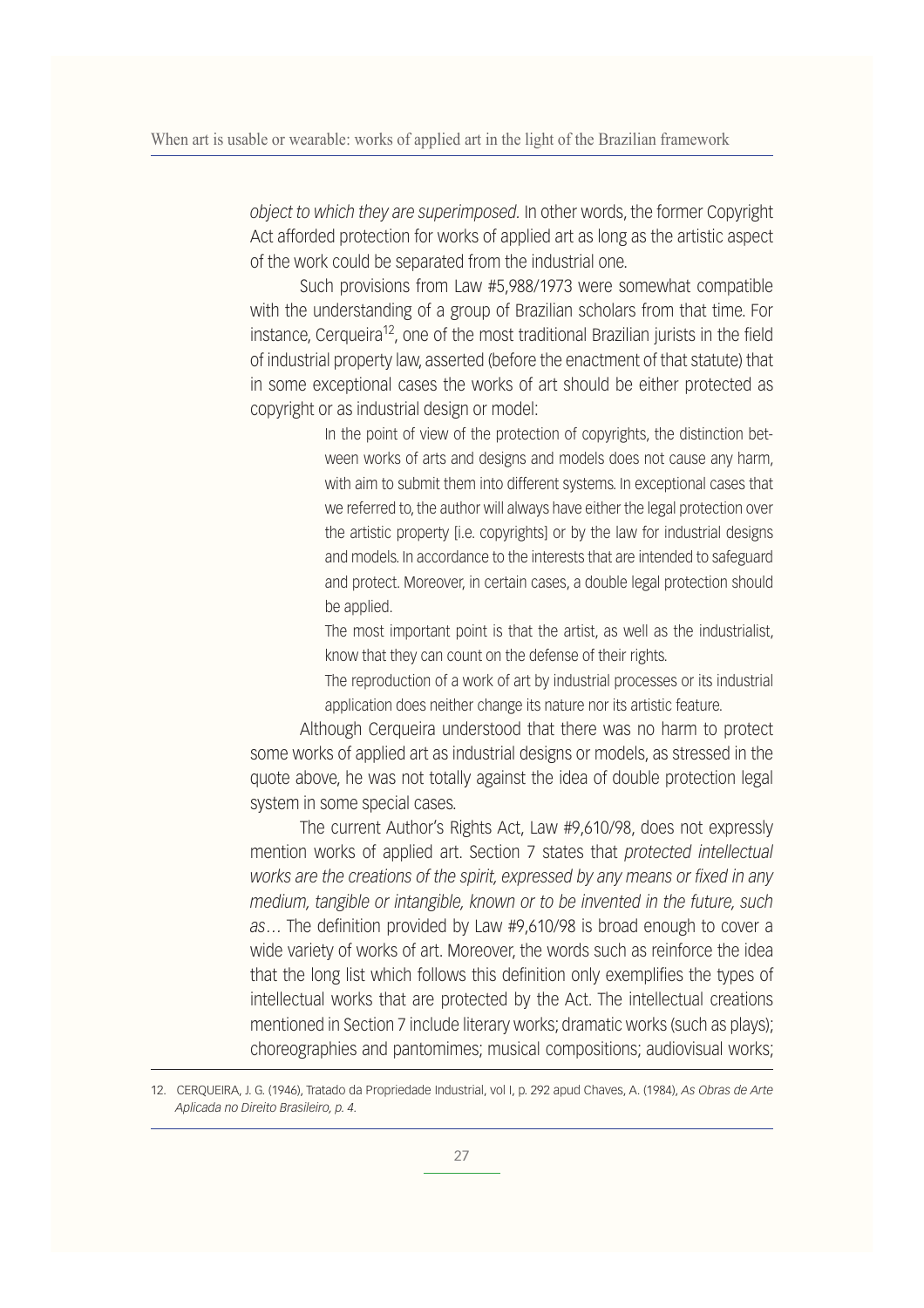photography; drawings, paints, engravings, sculptures, lithography and kinetic arts; illustrations and maps; projects, drafts and visual arts related to geography, engineering, etc.; adaptations and translations; software; encyclopedias, dictionaries and databases.

It is noteworthy that Section 98 of the 1996 Patent and Trademark Act establishes *that works of a purely artistic nature are not considered to be industrial designs.* In fact, there is no doubt that works of a purely artistic nature are protected by copyrights. In contrast, works of a dual nature (both industrial and aesthetic), may be protected by industrial design registrations.

Basically, according to Silveira<sup>13</sup>, there are three legal systems regulating the issue around the world. The first system which was already mentioned above, is the Unity of Art Theory created by French scholar Pouillet, which allows for the protection of works of applied art either by copyrights or industrial property rights, exclusively based on the choice made by the right-holder. The second system is named Dissociability Theory, which separates the pure artistic value from the industrial aspect. According to this view, work of applied art could only be protected by copyrights in cases where its pure artistic aspect is dissociable from the industrial one. This theory was previously adopted by the former Brazilian Author's Rights Act. Finally, the last system is applied in Germany, as well as in the Benelux and Scandinavian countries. It allows the copyright protection of works of applied art that bear a certain degree of artistic expression.

Obviously, the lack of clear provisions regulating the matter in the Brazilian legal system brings many doubts concerning the protection status of works of applied art in the country. On the other hand, regardless of the lack of clear guidance for the issue, it is pretty reasonable to assume that these intellectual creations can be protected through copyrights, especially as there is no provision anywhere forbidding this. Additionally, the definition provided by Section 7 of Law #9,610/98 is broad enough to encompass a wide variety of artistic works. In the Online Oxford Dictionary<sup>14</sup> the adjective "artistic" is defined as *1. Having or revealing natural creative skill: 1.1 Relating to or characteristic of art or artists; 1.2 Aesthetically pleasing.* Thus, in principle, any artistic work can be protected by copyrights, regardless of the fact that it also has an industrial nature.

<sup>13.</sup> SILVEIRA N. (2012), Direito de Autor no Design, p.

<sup>14.</sup> Available at https://en.oxforddictionaries.com/definition/artistic, accessed on April 21, 2017.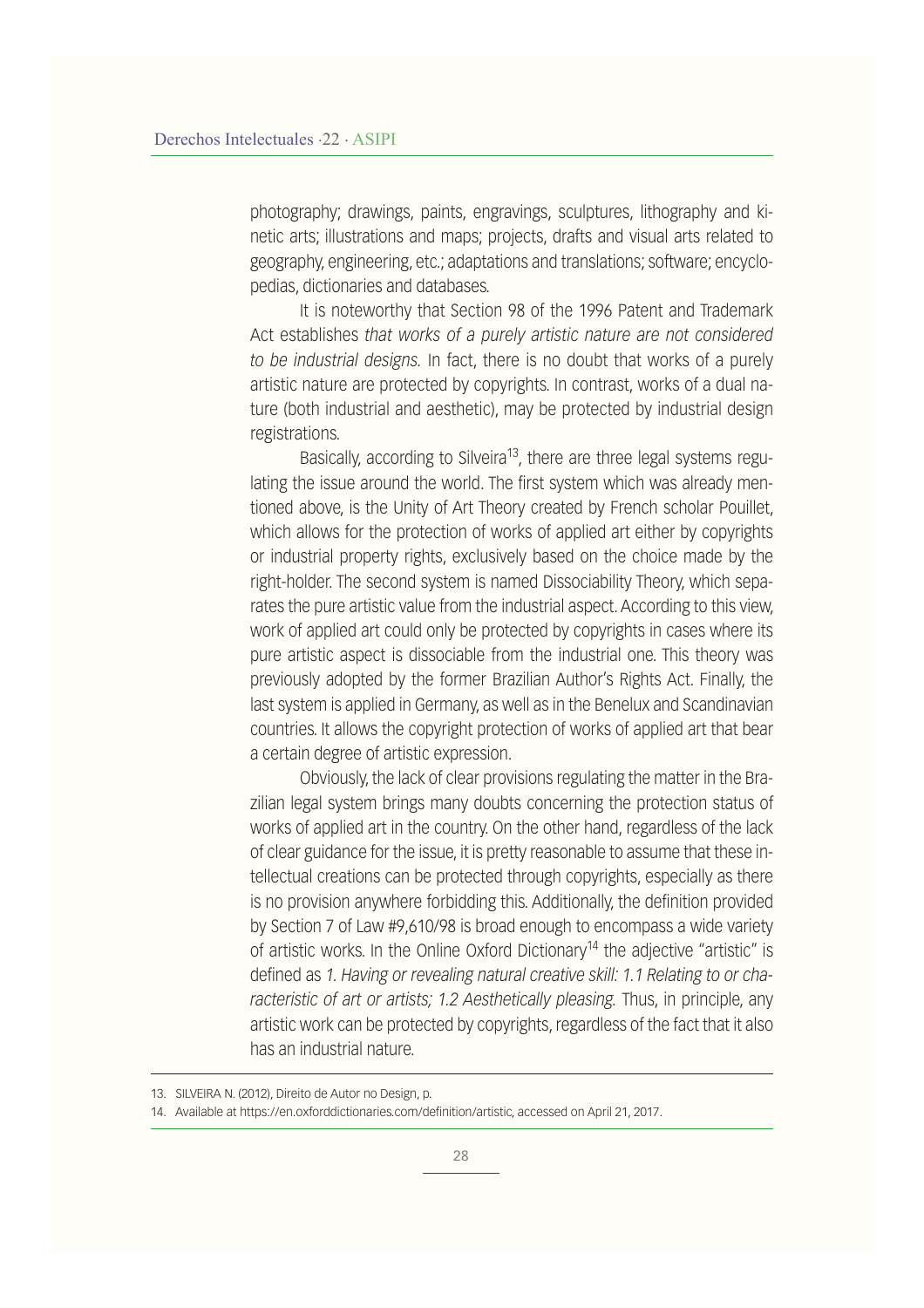Additionally, as is the case with any other copyrightable work protected by Law #9,610/1998, the following requirements of creativity and originality must be met: (a) the work of applied art must be the outcome of *a creative*  effort, that is, to create something different from anything previously created by others; (b) under an objective analysis, it must have its own elements that allow it to be distinguished from the work of others.

It should be stressed that the fact a work of art can be reproduced on an industrial scale is irrelevant, since in the digital age many traditional art pieces can be mass-produced<sup>15</sup>. In fact, the main point is assessing whether the work of applied art presents some artistic nature in order to justify its protection through copyrights.

#### **IV. Brazilian Case Law**

There are several decisions rendered by the Brazilian courts recognizing protection for utilitarian works through copyrights. These cases most often involve fashion items.

#### **1. The Max Mara Case**

In lawsuit #0119585-04.2009.8.26.0011 filed before the First Civil Court of the Ninth Regional Venue (Pinheiros neighborhood) of São Paulo/ SP, a franchisee of the Italian fashion house Max Mara sued the owner of an upscale shopping center in the City of São Paulo named Cidade Jardim, which had used Max Mara clothes in a Mother's Day advertisement. The Defendants contended that the ad did not show the brand name of the clothes and that the Plaintiff could not bring this matter before court, since it was not the owner of the trademark in question. The Trial Judge granted the infringement claims and awarded moral and material damages in favor of the Plaintiff. He found that, as a franchisee, the Plaintiff was entitled to protect the trademark in the country and was the actual owner of the clothes worn by the model in the advertisement at issue. The judge also asserted that the plaintiff's use of the clothes without consent gave rises to the infringement of the copyrights, since only the franchisee had such right. With regard to the issue of protecting fashion designs by copyrights, the Judge asserted the following:

<sup>15.</sup> As a simple example, it is possible to mention the drawings made by the British artist David Hockney using an iPad tablet. As a work of art created through digital means, there is no doubt that can be massively reproduced. On the other hand, nobody says that they lack an artistic character.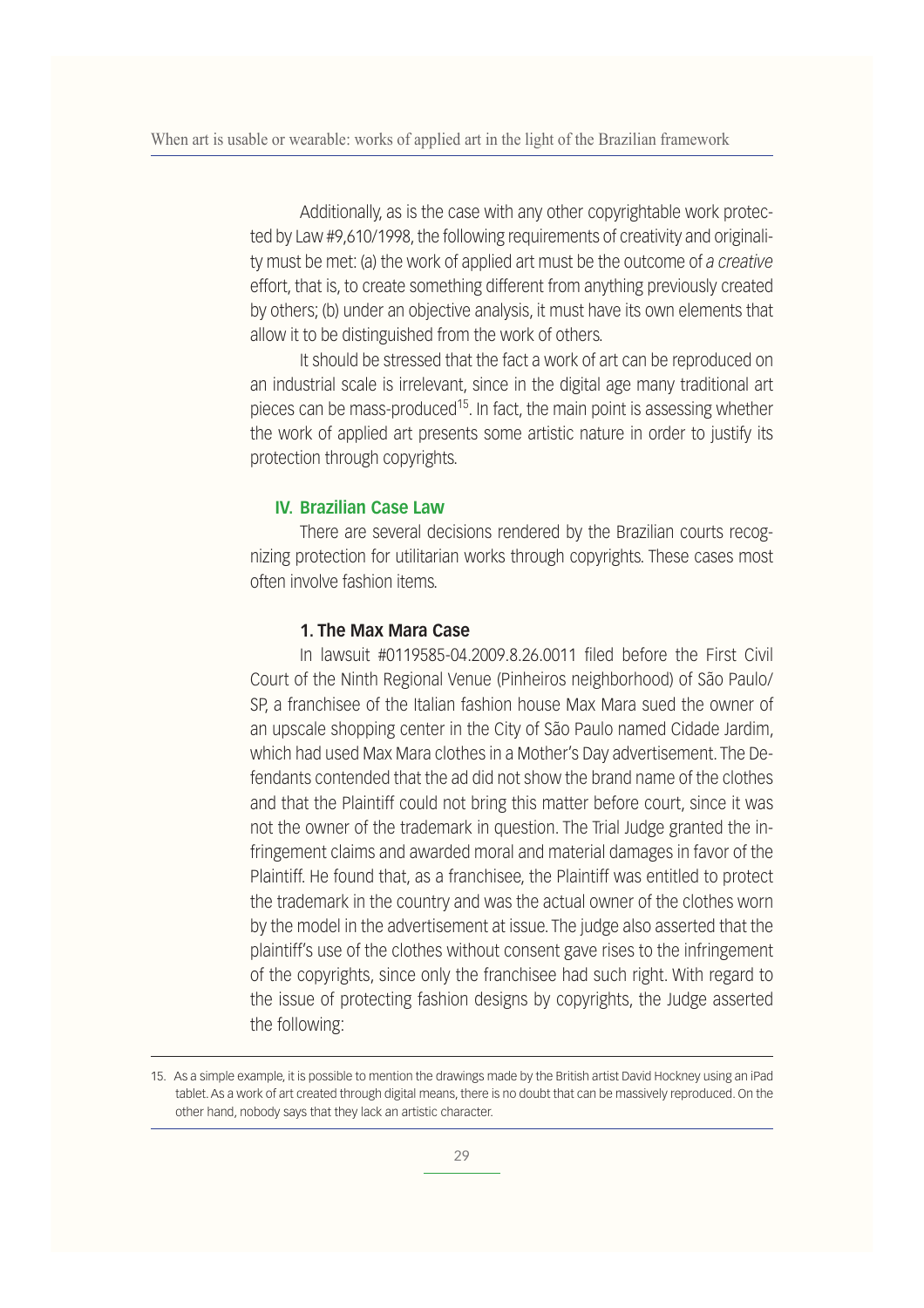I will give an example of the art of creating garments. The fashion designer Coco Chanel was born in Salmour on 19th August 1883 and died in the Ritz Hotel Paris on 10th January 1971. She collaborated with the well-educated artists Igor Strawinski, Pablo Picasso, Luchino Visconti, Guillaume Apollinaire. This last one and she collaborated with the film director Visconti and they created sets for plays and movies. I am talking about Coco Chanel because I am mentioning a cliché. This makes me say that the Defendant had good taste in choosing the pieces of the Plaintiff. Chanel was from the first European artistic avant-garde movements of the 20th century and this evidences the clear artistic value of fashion, which also falls within the orbit of the copyrights.

The Defendant never appealed from the decision on the merits. When the Plaintiff started the execution of phase of the lawsuit, the parties reached an agreement in relation to the damages to be paid.

#### **2. The Birkin and Kelly Handbags Case**

Another relevant case involved the French fashion house Hermès International S.A. in lawsuit #0187707-59.2010.8.26.0100. In 2010, a shop in the city of São Paulo (i.e. Village 284) launched a line of clothes and accessories named "I Am Not the Original," which was a sort of homage to / free-ride on iconic fashion items, such as Laboutin shoes, Burberry trench coats and Hermès handbags (in particular Birkin and Kelly bags). The French fashion house sent a cease and desist letter demanding that Village 284 refrained from selling their handbag models. As the parties did not reach an agreement over the controversy, Village 284 filed a lawsuit against Hermès requesting a declaration from the court that they were not infringing Hermès' rights, since the handbags in question were in the public domain (there was no industrial design in force covering these handbag designs).

In response, Hermès filed a counteraction seeking an order compelling Village 284 to cease the infringement and to pay damages to the fashion house. The Trial Judge granted injunctive relief in favor of the Hermès determining that the Plaintiff immediately cease to produce and sell the bags in question under penalty of paying a daily fine. In May 2011, a decision on the merits was rendered confirming that the Plaintiff's activities were illegal. According to the judge, the title of the line - "I Am Not Original" – was a clear evidence that the Plaintiff's intention was basically to copy third parties' intellectual property, which is an act of unfair competition. The Trial Judge rejec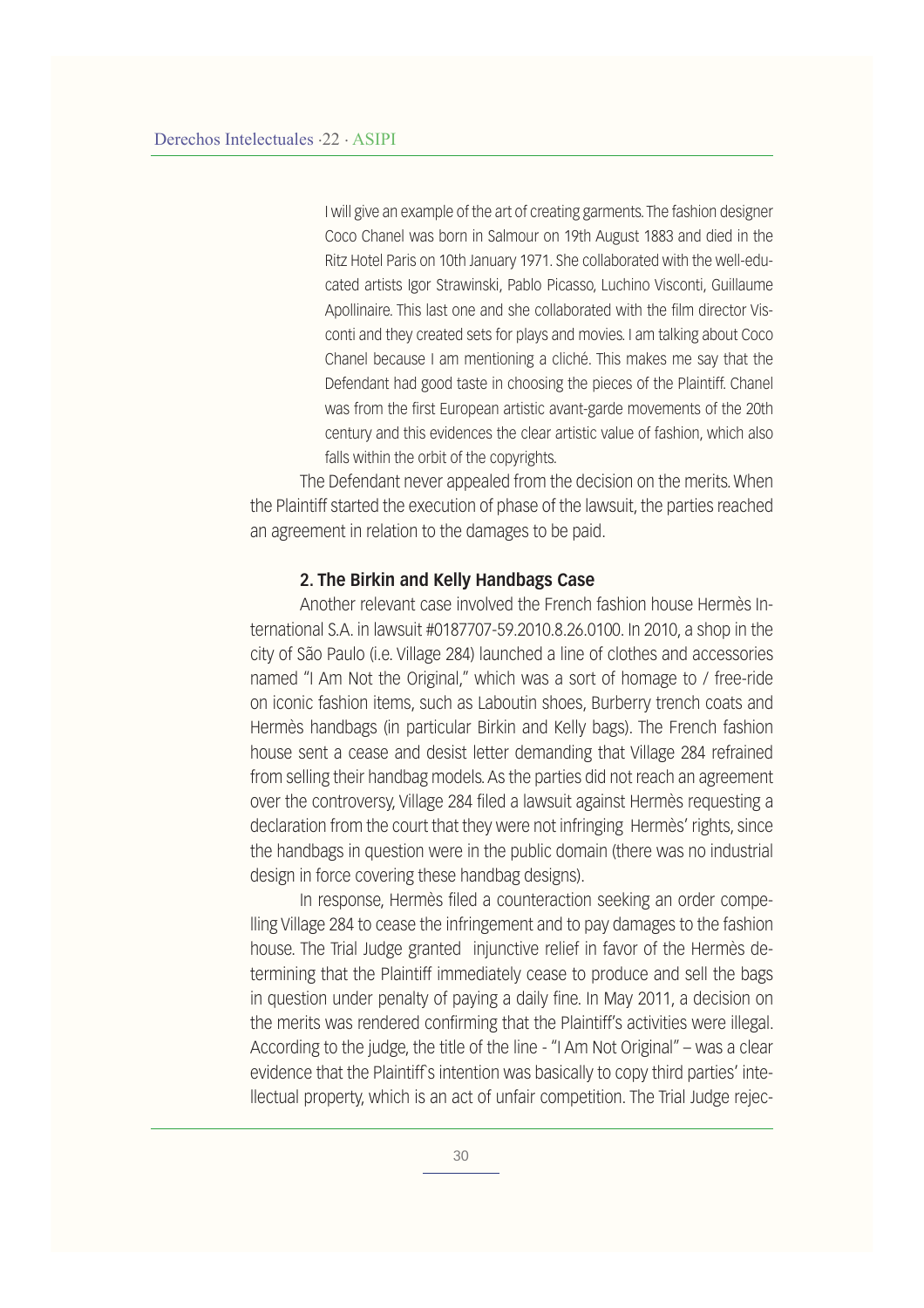ted the argument that the handbags models were within the public domain based on the understanding that they were protected by copyrights, which did not require registration for their protection:

> A number of photographs reproduced in the many briefs that take part of the lawsuit files show the clear imitation of the essential elements, which, considered as a whole, make these goods, not only single bags of utilitarian nature, but true works of art.

> It can be seen that the bags produced by the Defendants have value on the basis of their artistic nature. They are adornment and ostentation goods placing making their functional and utilitarian aspects of background importance.It is a masterpiece endowed with originality and aesthetics, which is protected by the Author's Rights Act and by the international conventions that govern the matter, of which Brazil is a signatory. The fact that the handbags are produced on a larger scale by the Defendants does not take from them the nature of works of art. It is known that any work of art can be reproduced on a large scale by the copyrights holder or under his authorization, similar to what happens with the editing of books, records and movies.

Village 284 appealed this decision. In August 2016, the São Paulo Court of Appeals again ruled in favor of Hermès, upholding the decision rendered by the Trial Court. The conclusions of the Appellate Judges were quite similar to those of the Trial Judges. According to the Court of Appeals, the handbags were protected by copyrights and, as such, registration was unnecessary. The Appellate Judges also expressly confirmed the possibility of works of applied art being protected simultaneously by different intellectual property rights:

> It is worth remembering that double protection is permitted both by the Copyright Act and the Industrial Property Act, for works / creations that have at the same time the aesthetic character and the utilitarian connotation...

(...)

It should be noted that in the list of protected works of the current Brazilian legal framework on the subject (Section 7 of Law 9,610/98) does not expressly mention (which does not imply lack of protection since the list merely provides non-exhaustive examples) *"applied art, provided that their artistic value can be dissociated from the industrial character of the object to which they are superimposed".*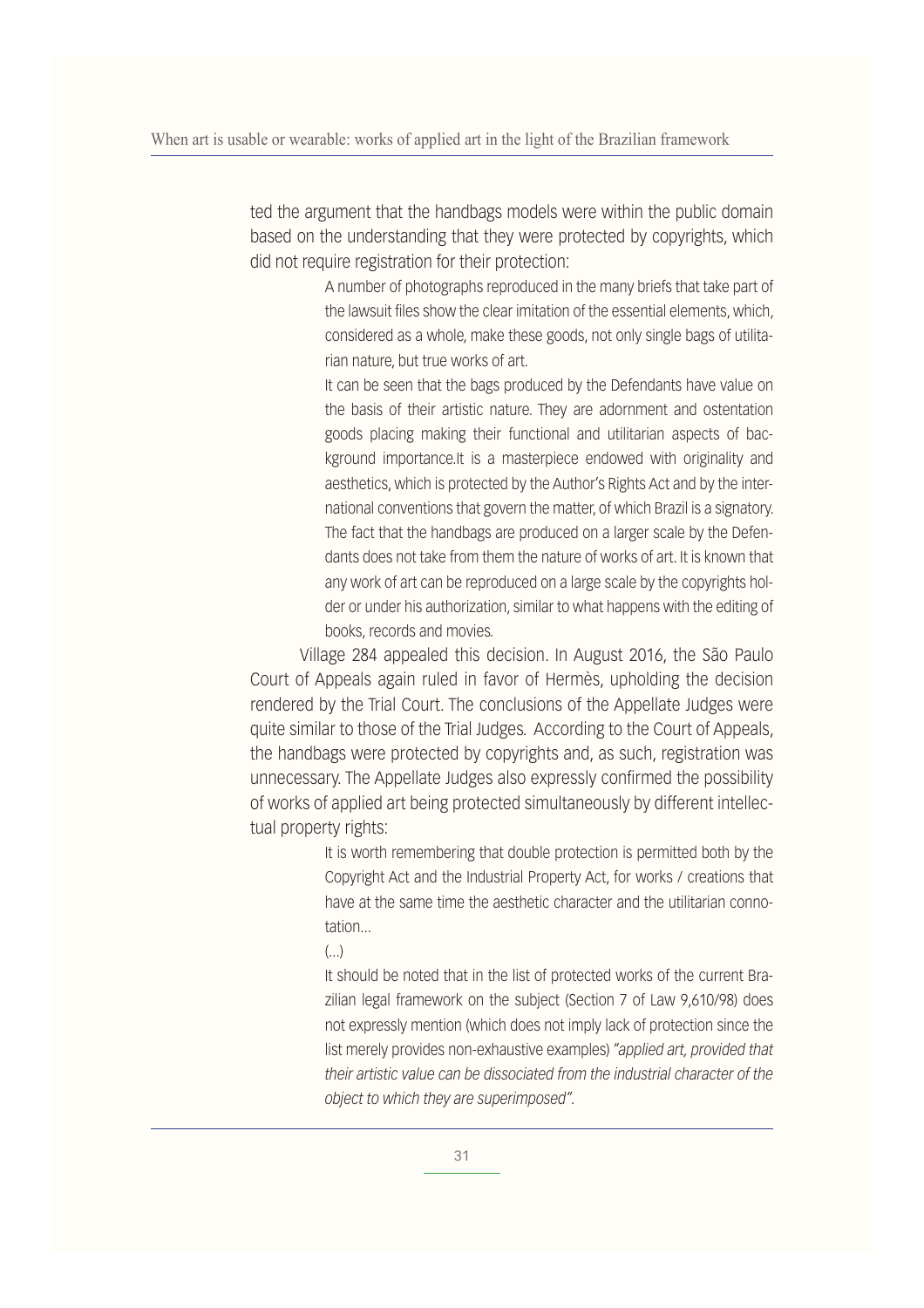Indeed, as far as Copyright Law is concerned, it is well known that the protected legal value is the creation or intellectual work, whatever its genre, form of expression, merit or destination, provided that the work bears aesthetic character and some originality.

 $\left(\ldots\right)$ 

In this context, fashion goods and accessories, once original in their form of expression, are considered artistic creations in the industrial and globalized world.

In the *sub judice* hypothesis, the unique characteristics imprinted on the Hermès bags have made them globally known as synonymous with elegance and beauty.

The creative uniqueness of their form of expression is fundamentally in the combination of lines and colors that give the bags (the final work) unparalleled characteristics that have turned them into objects of desire in the fashion market.

This worldwide status reached by the Hermès handbag creations deserves notorious recognition and legal protection.

It should also be noted that in the market in which the products of the Appellants are inserted, the "beauty" factor – as an original aesthetic element – is decisive to consolidate the trajectory of success of these products in this competitive commercial field.

And while it is not unknown that the concept of beauty is difficult to understand, Umberto Eco, citing the celebrated French writer Victor Hugo, brings a relevant contribution to the topic by summarizing *"the beauty", humanly speaking, as the "form considered in its most elemental relation, in its most absolute symmetry, in its most intimate harmony with our organism ...* 

Thus, unlike what the Appellant claims, it is undeniable that Hermès handbags are original artistic creations, of an aesthetic nature, included within the scope of legal protection of Copyright.

At the moment of writing this paper, the lawsuit was still ongoing<sup>16</sup> and it is likely that the Superior Court of Justice will have the final say on the dispute.

<sup>16.</sup> In September 2016, the Plaintiff filed a motion for clarification against the decision, but, as per the decision published in November 2016, it was fully rejected by the Court of Appeals. At the moment of the writing of this paper, no appeal has been filed yet.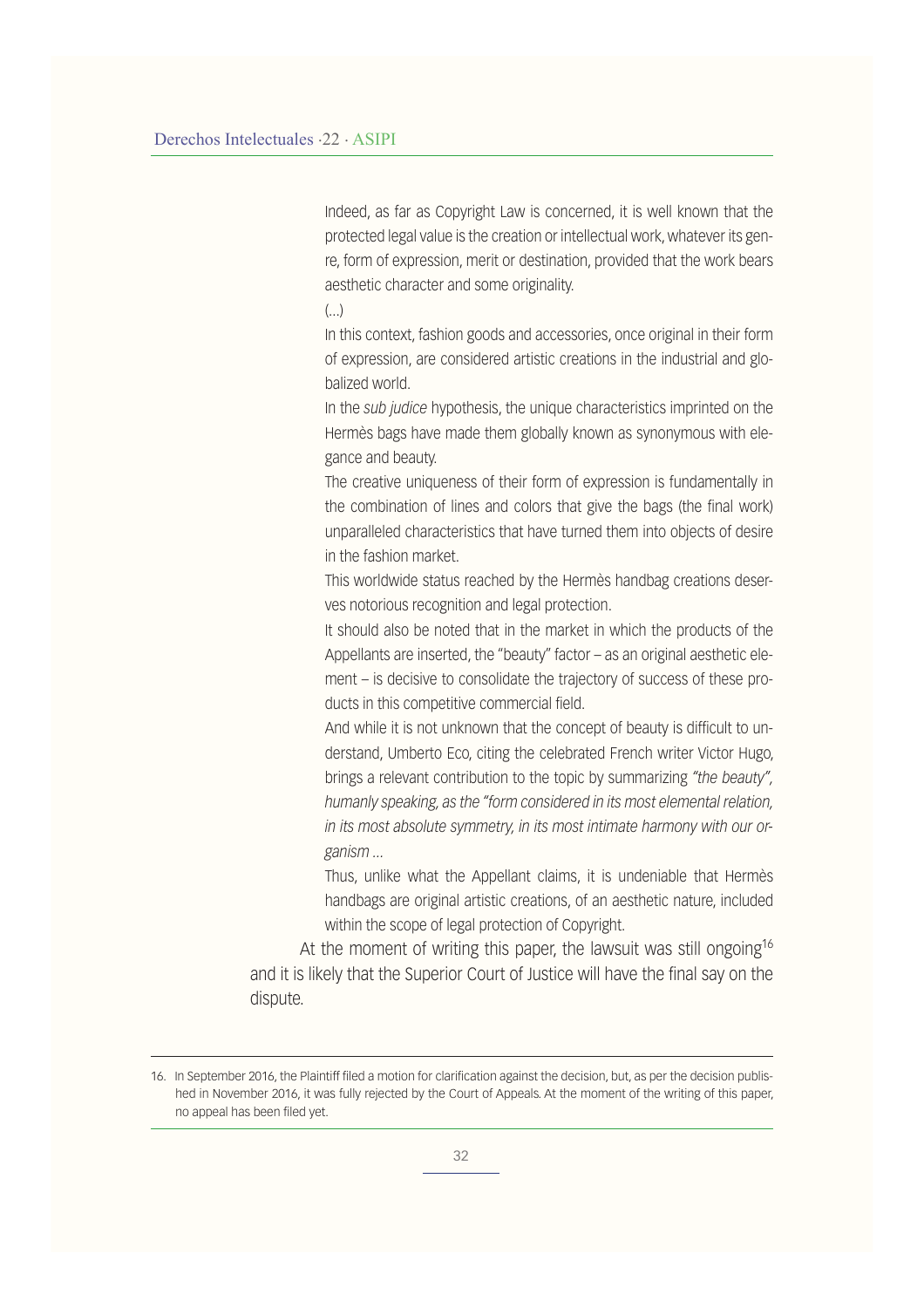#### **3. The Doll Models Case**

In May 2011, a doll manufacturer from the interior of São Paulo state started the copyright infringement lawsuit #0001450-23.2011.8.26.0315 against another toy factory. The Plaintiff contended that the Defendant was infringing its intellectual property rights by launching a doll that featured aesthetic elements from three different models developed and registered by the Plaintiff. An expert witness was hired to compare the product models of both parties and confirmed that the Defendant's model shared many similarities with the Plaintiff's. Hence, according to the expert's opinion, the dolls in question were so similar that they could be confused by consumers. Based on the Copyright Act, the Trial Judge found that the Defendant was indeed infringing the Plaintiff's rights and awarded damages in favor of the latter. The Defendant appealed alleging, among other arguments, that the dolls could not be protected by copyright but only by industrial property rights. In May 2014, the Court of Appeals again ruled in favor of the Plaintiff based on the understanding that the doll models were protected through copyright. It found that:

> 8. In fact, I understand that the Plaintiff is right, since the designs of the dolls are subject to protection by copyright, as set forth in article 7, item VIII, of Law No. 9,610/98, which states that: "Section 7 - The creations of spirit, expressed by any means or fixed in any medium, tangible or intangible, known or to be invented in the future are protected intellectual creations, such as: works of drawing, painting, engraving, sculpture, lithography and kinetic art;"

> 9. Therefore, considering that Section 18 of the aforementioned Law provides that "The protection of the rights referred to in this Law does not depend upon registration", it is concluded that the Plaintiff does not need to prove any registration with a competent body in order to have the right to exclusively exploits the dolls' designs.

> 10. Even if this were the case, the author has added Certificates of Registration issued by the School of Fine Arts of the Federal University of Rio de Janeiro evidencing the creation of the dolls since 2002 to the lawsuit records. This was also demonstrated through the catalogs from the evidence sets taken from another lawsuit with the same nature of this one. In turn, the Defendant failed to produce evidence that he manufactured its "Luck Mommy" doll before the year 2002.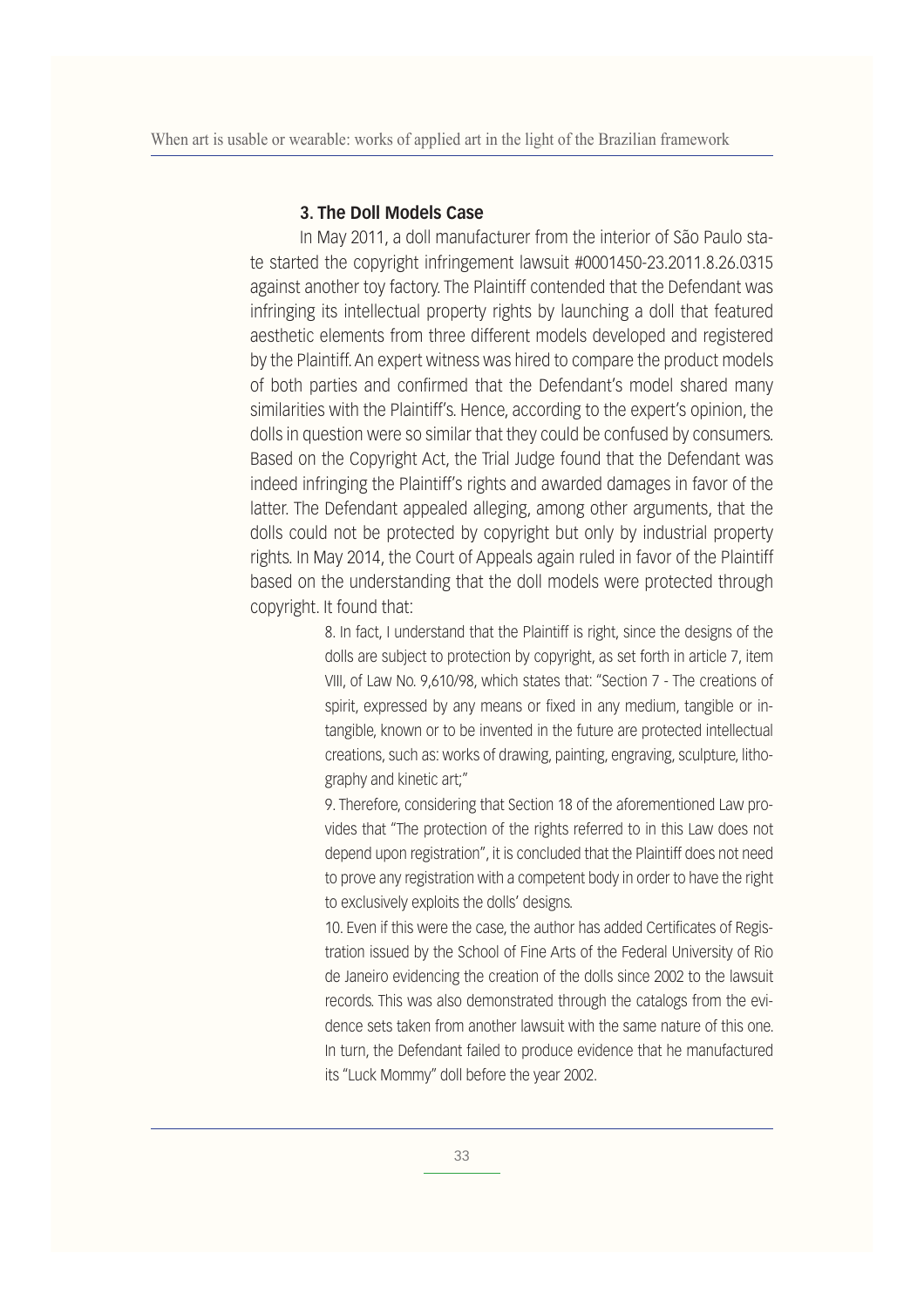The Defendant filed an appeal against this decision to the Superior Court of Justice. In May 2016, their final appeal was dismissed due to procedural law matters, and the decision in question became *res judicata.*

#### **Conclusion**

There is no obstacle in the current Brazilian legal framework to protect works of applied art through copyrights. If the work in question bears an artistic nature and complies with the creativity and originality requirements, it can be protected through the copyright system. Obviously, this is something to be assessed on a case by case basis. The fact that the work of applied art might also be protected by industrial property rights is not a hindrance either. Brazilian legal system affords other examples where there is the application of different legal systems over the same property. For instance, there is no doubt that a cartoon character is protected by copyrights as a drawing, but also as a trademark in cases where it is used to identify a given product or service.

In a nutshell, a rather restrictive interpretation of the statutory provisions pertaining to the subject matter would deny to some artists in Brazil the right to have their creations to be legally protected as what they truly are: works of art, regardless of their utilitarian feature. And this is not what the Brazilian legal framework sets forth.

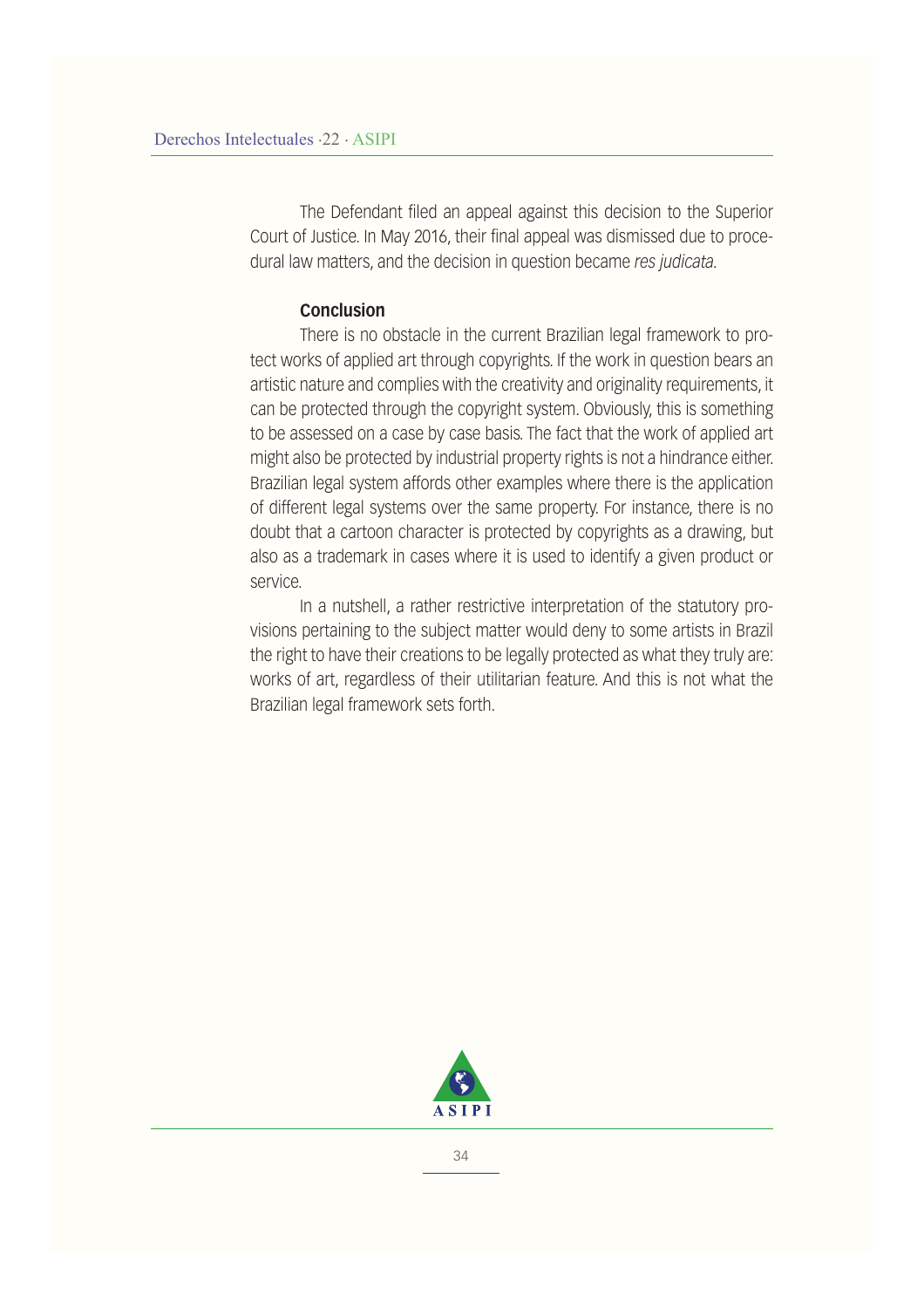#### **Bibliography**

- ABRÃO E. Y. (2014), Direitos de Autor e Direitos Conexos, Editora Migalhas, São Paulo.
- · ASCENÇÃO J. O. (1997), Direito Autoral, Editora Renovar, Rio de Janeiro.
- **·** BARBOSA D. B., Uma Introdução à Propriedade Intelectual, https://www. denisbarbosa.addr.com/arquivos/livros/umaintro2.pdf, accessed on 22.11.2016.
- **BITTAR C. A. (2000), Direito de Autor, Editora Forense Universitária, Rio de** Janeiro.
- Brazil, Law #9,279 of May 14, 1996, that regulates rights and obligations related to industrial property rights. Official Gazette of May 15, 1996, p. 8,353.
- , Law #9,610 of February 19, 1998, that amends, updates and consolidates copyright legislation makes other provisions. Official Gazette of February 20, 1998, p. 3.
- . Decision on the merits rendered by the First Civil Court of the Ninth Regional Venue (Pinheiros neighborhood) of São Paulo/SP in the lawsuit #011.09.119585-4 on September 22, 2010 and published in the Offizial Gazette on September 28, 2010.
- , Decision on the merits rendered by the Twenty-Fourth Civil Court of Central Venue of São Paulo/SP in the lawsuit #0187707- 59.2010.8.26.0100 on May 20, 2011 and published in the Official Gazette on June 2, 2011.
- s ... Decision on the merits rendered by the Second Civil Board of the Court of Appeals of São Paulo in the appeal #0001450-23.2011.8.26.0315 on May 27, 2014 and published in the Official Gazette on June 4, 2014.
- , Decision on the merits rendered by the Ninth Civil Board of the Court of Appeals of São Paulo in the appeal #0187707-59.2010.8.26.0100 on August 16, 2016 and published in the Official Gazette on September 16, 2016.
- CHAVES A. (1987), Direito de Autor, Editora Forense, Rio de Janeiro.
- s ????? *As Obras de Arte Aplicada no Direito Brasileiro*, http://www. revistas.usp.br/rfdusp/article/viewFile/66942/69552, accessed on April 21, 2017.
- **•** DEMPSEY A. (2011), *Estilo, Escolas & Movimentos*. Cosac & Naify.
- GINSBURG J. C., RICKETSON S. (2005), International Copyright and Neigh-